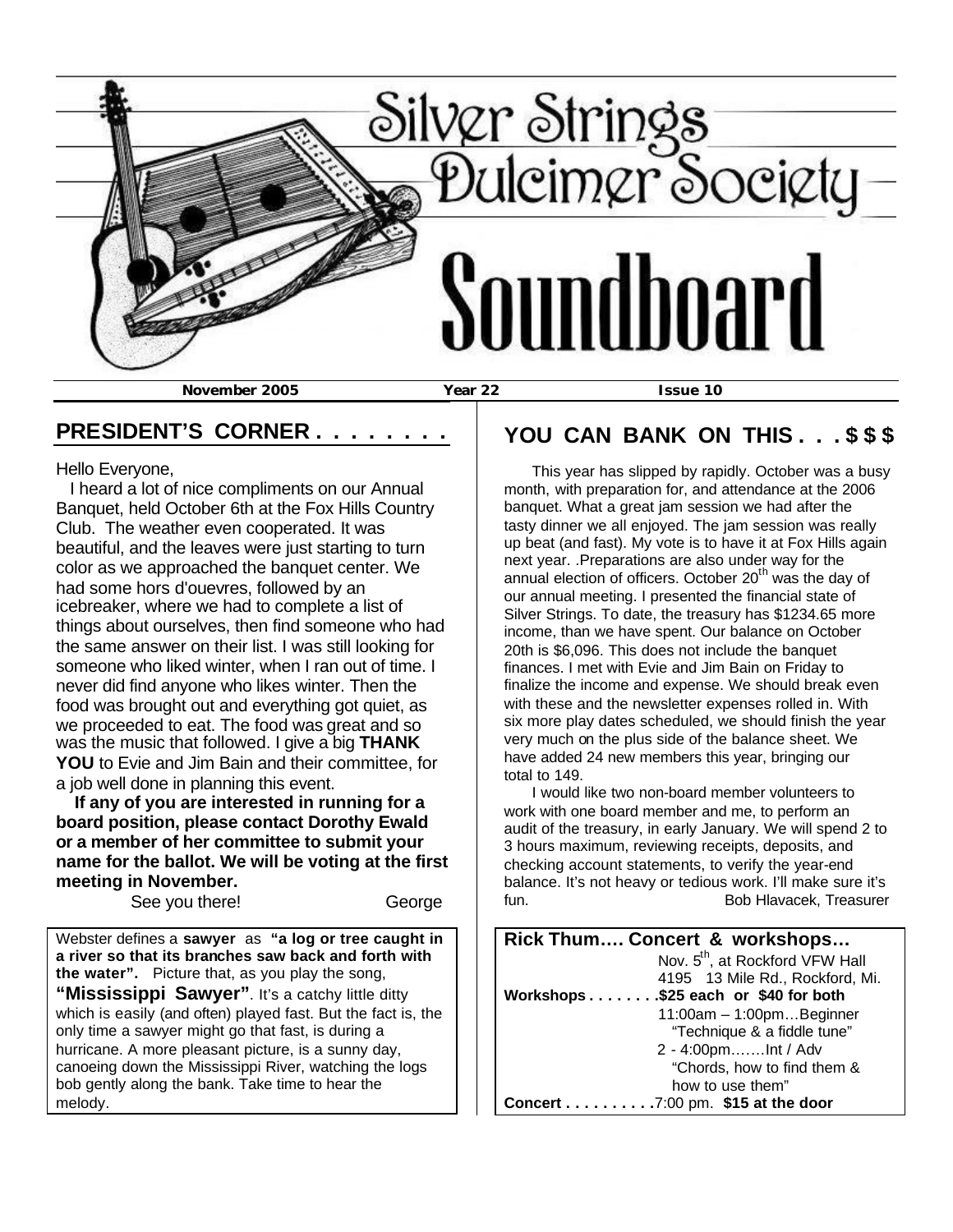What's the difference between a violin and a fiddle? A fiddle is fun to listen to.

### **V. P. OF BUSINESS. . . . . . . . . .**

 Have a little time to spare this holiday season ? Then, consider joining your fellow SSDS musicians at an upcoming playdate. We have accepted bookings for 9 engagements. There is still room for a few more people for each date. Highlighted below are the NEW dates that have been added since the October newsletter. REMEMBER: You must sign up because some of the booking groups have specified the number of musicians they can accommodate. Also, if you have to cancel, let me know.

 Playdate Attire: All of the November and December playdates will be holiday/dressy casual. That means no jeans, tee shirts, sweatshirts, sneakers, etc. Slacks, skirts, shirt, blouse, sweater or some holiday attire is appropriate.

#### **All times listed for playdates are the actual performance times. Plan to arrive at least 1/2 hour early for set up.**

 Thank you to all who have already signed up. You will receive an e-mail from me in a few days, so that you can mark your calendars. Of course, you'll receive the usual detailed notification just before the playdate.

See you at practice and at the playdates.

Ramona

#### **Here's what's coming up:**

#### **MARK YOUR CALENDAR :**

| Nov. 8 SSDS playdate, 7-8:00 pm<br>@ Ward Church, Northville      |
|-------------------------------------------------------------------|
| Nov. 12 Uncle Carl's Jam. 12:30 pm                                |
| Nov.18 SSDS playdate 6:30-7:30 pm<br>@ Coogan Terrace, Melvindale |
| Nov. 26 West Adrian Music jam 6:30 pm                             |
| Dec.3 SSDS playdate 2-3:00 pm                                     |
| @ Comerica Bank, Dearborn                                         |
| Dec 5 SSDS playdate. 6:30-7:15 pm                                 |
| @ Cherry Hill Presbyterian, Dbn.                                  |
| Dec. 9 SSDS playdate 7:30-8:30 pm                                 |
| @ Gibralter Community Center                                      |
| Dec. 13 SSDS playdate, 7 -8:00 pm                                 |
| @ Northville Library, Northville                                  |
| Dec. 15 SSDS playdate 2:15-1:00 pm                                |
| @ Livonia Public Library                                          |
| Dec. 15 SSDS Holiday Potluck  6:45 pm                             |
| @ Good Hope Church                                                |
| Dec 16 SSDS playdate 1 - 2:30 pm                                  |
| @ Northville Presbyterian Church                                  |
| Dec.18 SSDS playdate,  10 - 11:00 am                              |
| @ Franklin Community Church, Franklin                             |
|                                                                   |

**ROSIN THE BEAU…** This is the Irish tune for a ballad called 'Men of the West'. It first came to America in 1838. This song has been used in several Presidential campaigns-to sing the praises of Lincoln and Grant. As 'Acres of Clams', it became the state song of Washington in 1889."

# **NOTES FROM YOUR SECRETARY. .**

 Hello everyone. We're back from our cruise in Hawaii and had a marvelous time. It was a little cool on the ocean, though, as we had a northeast wind and the captain had to go around a couple of hurricanes. Here is a notice I received :

**\_ \_ \_ \_ \_ \_ \_ \_ \_ \_ \_ \_ \_ \_ \_ \_ \_ \_ \_ \_ \_ \_** 

#### **Lindsay Haisley, from Texas… Autoharp Concert & workshop**

| <b>Concert</b> Nov. $4^{th}$ , 8:00pm, \$10 entrance |                                               |  |  |  |
|------------------------------------------------------|-----------------------------------------------|--|--|--|
|                                                      | Nov. 5 <sup>th</sup> at the Pittsfield Grange |  |  |  |
|                                                      | 3337 Ann Arbor-Saline Rd.,                    |  |  |  |
|                                                      | Ann Arbor, (1/2 mile south of I-94)           |  |  |  |
| <b>Workshops</b>                                     | 10-11:30am"The chromatic                      |  |  |  |
|                                                      | autoharp and how to take advantage            |  |  |  |
|                                                      | of its unique properties"                     |  |  |  |
|                                                      | (POTLUCK LUNCH)                               |  |  |  |
|                                                      | 1-2:30pmRhythms workshop",                    |  |  |  |
|                                                      | suitable for all stringed instruments         |  |  |  |
|                                                      | (\$15 fee per workshop)                       |  |  |  |

**- - - - - - - - - - - - - - - - - - - - - -**

 The annual membership meeting was held during the break at our regular jam night on Oct.  $20^{th}$ .

 Ramona has dated several playdates for Nov. & Dec.. She also announced that on Dec 15<sup>th</sup> we will have a pot luck dinner, followed by a concert & dessert for our host church, Good Hope Lutheran.

Bob gave a 3<sup>rd</sup> quarter treasurer's report, and has copies available at the business table.

 The nominating committee consists of Dorothy Ewald (chair), Theresa Smith, Peggy Kustra, and Bob Hlavacek (board representative).

 The nominations for the 2006 board officers were: George Gonyo for President, Ramona Hadley for Vice President of Business, Marlin Harmon for Vice president of Programs, Bob Hlavacek for Treasurer, and Carol Harmon for Secretary.

 All nominations at that meeting will be placed on the ballot**.** Anyone else who wants to run for office may be nominated from the floor, on the day of the election.

 **Absentee ballots may be requested at any time, but must be received by November 3rd, the day of the election.**

 **All membership dues of \$10.00 must be in by the day of elections, to be eligible to vote.**

**Carol Carol** Carol Carol Carol Carol Carol Carol Carol Carol Carol Carol Carol Carol Carol Carol Carol Carol Carol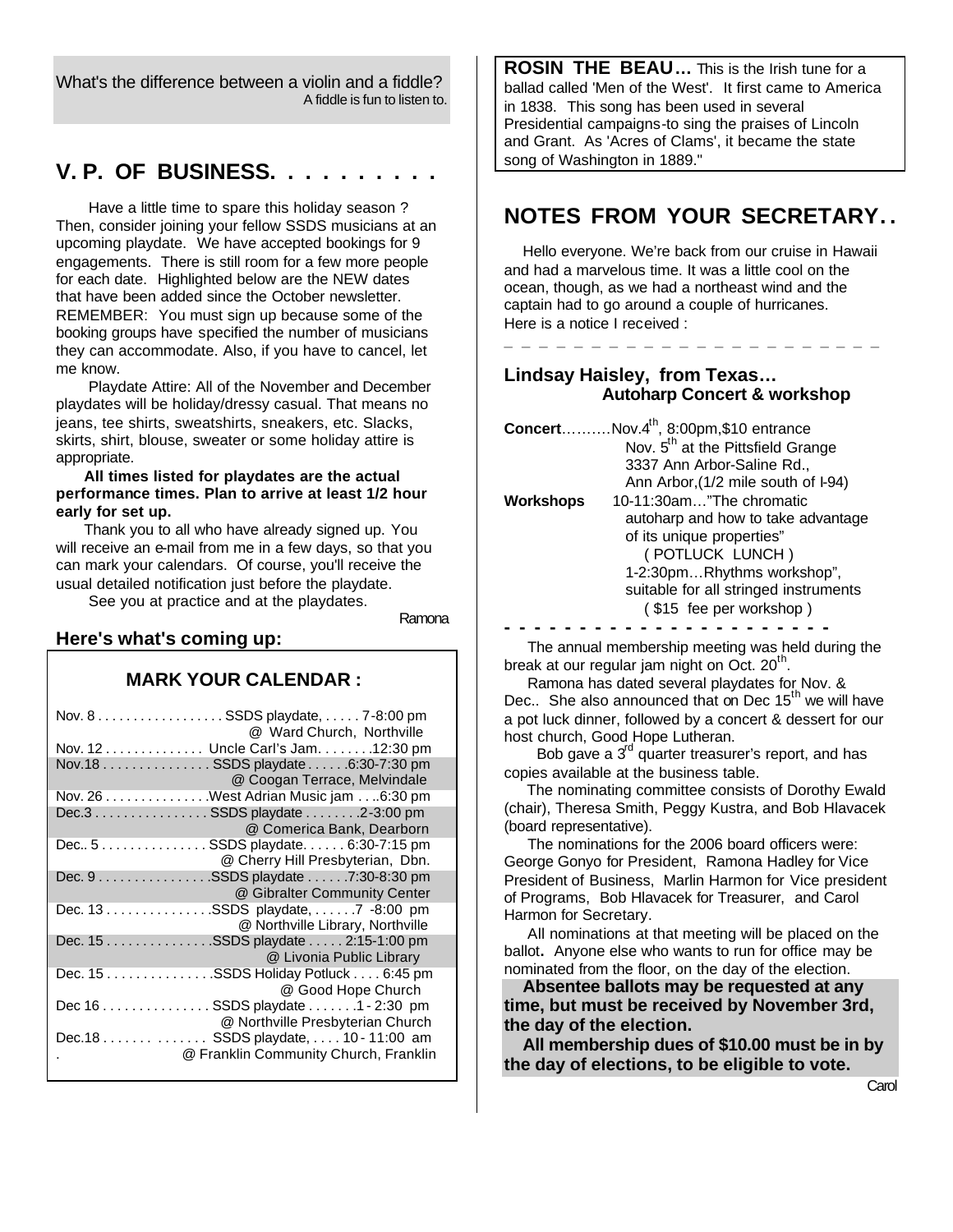

**Taylor Historical Society's Sunday Concert Series features Silver Strings** Submitted by David Smith

The Silver Strings Dulcimer Society was featured in performance on Sunday, September 25 at Heritage West Mound Church in Taylor's Heritage Park. This performance was part of the Taylor Historical Society's Sunday Concert Series. A photo and article advertising the event appeared in the Downriver Heritage Newspaper and the Downriver Metro section of the Free Press. 18 Silver Strings members performed to a full house of 200+. During the Hey Polka, the enthusiastic audience joined in the loudest "HEY!" we have ever heard and also clapped along with many of the tunes. Afterwards, many in the audience eagerly came forward to find out about our club, our instruments and many bought CD's and tapes.

## **MORE DEFINITIONS . . . .**

**arpeggio:** "Ain't he that storybook kid with the big nose that grows?"

**bass:** the things you run around in softball.

**clef:** what you try never to fall off of.

**bass clef:** where you wind up if you do fall off.

**cut time:** when everyone else is playing twice as fast as you are.

**diatonic:** low-calorie Schweppes.

**major scale:** what you say after chasing wild game up a mountain: "Damn! That was a major scale!"

**metronome:** a city-dwelling dwarf.

**order of sharps:** what a wimp gets at the bar.

**perfect pitch:** the smooth coating on a freshly paved road.

**tempo:** good choice for a used car

# **FROM THE MUSIC MAN . . . .**

#### **SILVER STRINGS Holiday Play List**

|          | During November add:                 |              |                |
|----------|--------------------------------------|--------------|----------------|
|          |                                      | chor         |                |
| 22 G     | We Wish You a Merry Ch-mas           | chor, vrs, D |                |
| 21 DG    | Silent Night                         |              | 2,g chrd,2 A&D |
| 20G      | Angels We Have Heard                 | ЗΧ           | Β              |
| 19 G     | Silver and Gold Two Step             | ЗΧ.          | B              |
| 18 D     | Simple Gifts                         | ЗΧ           | Α              |
| 17 D     | Frosty the Snowman                   | $2+$ end     | A              |
| 16G      | Whiskey (Eggnog) B4 Brkfst.          | ЗΧ           | D              |
| 15 DM    | What Child is This (Greensleeves) 3x |              | D              |
| 14 D     | Rudolph                              | 3X           | Α              |
| 13 D     | Festival Rag                         | 3X           | A              |
| 12 G     | Let It Snow                          | 2X           | D              |
| 11 G     | Joy To the World                     | 3X           | G              |
| 10C      | <b>Tennessee Waltz</b>               | 2X           | C              |
| 9<br>D   | Angle Worm Wiggle                    | 3X           | A              |
| EM<br>8  | We Three Kings                       | 3X           | B              |
| 7<br>- C | Silver Bells                         | 3X           | C              |
| - C<br>6 | Winter Wonderland                    | 2X           | G              |
| 5<br>G   | Red Apple Rag                        | 3X           | D              |
| G<br>4   | Deck the Halls                       | 3X           | D              |
| 3<br>G   | Away in a Manger                     | 3X           | D              |
| G<br>2   | Red Wing                             | ЗΧ           |                |
| G<br>1   | Jingle Bells                         | $chor+2$     | B              |
|          | first note                           |              |                |

 "Turkey in the Straw"(D) "Apples, Peaches…."

# **THINK ABOUT THIS .**

*If you have an idea for a trip, a workshop (guest leader, perhaps ?) or any special "happening" you would like to see Silver Strings Dulcimer Society sponsor, talk to a board member. Offer your wish ! You have phone and E-mail information, and we have a suggestion box at the "business table" at each meeting. Let's use money in the treasury for education and enlightenment…expand our horizons.*

**HUNDRED PIPERS** This song is from the 1745 Jacobite Rising, when Scotland's Bonnie Prince Charlie led his army, accompanied by a hundred pipers, into Edinburgh and occupied the Castle.

 If you have changed your address, phone number, or E-mail address, please notify Bob Hlavacek, treasurer. An updated membership list will be available by election time. Your E-mail will absolutely NOT be shared outside our membership.

.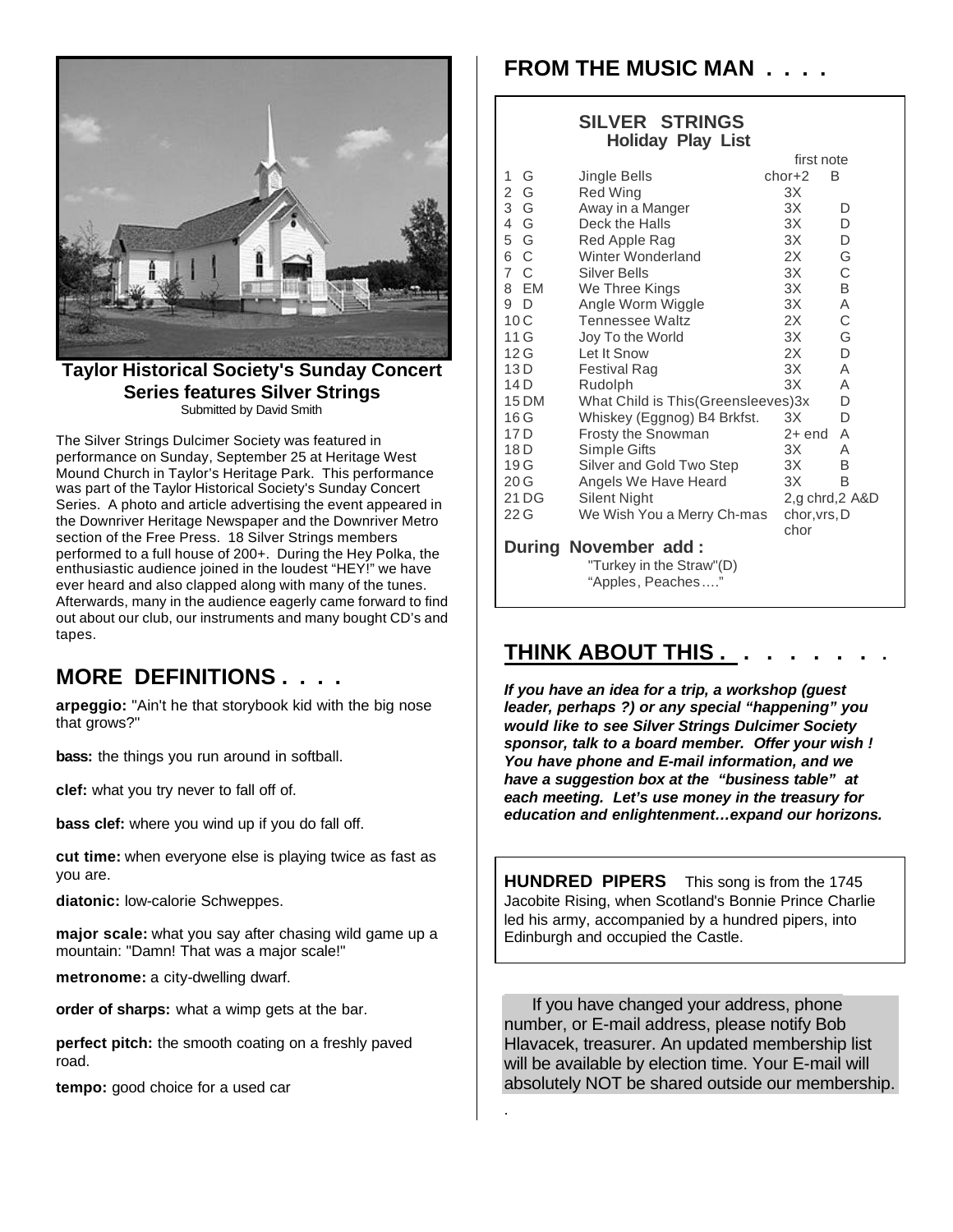### **Silver Strings Annual Banquet**

Submitted by David Smith



A large and happy crowd of members and guests shared a full evening of socializing, food, fun and music at the beautiful Fox Hills Country Club in Plymouth. This annual event celebrated **Silver Strings Dulcimer Society's 22nd year** of music.



After our delicious meal and lots of socializing, there was plenty of room for music making and we all jammed the night away. Thanks goes to Evie and Jim Bain and others on the committee who helped arrange all the evenings' activities. This year's gift was a fountain pen and license plate holder, both with a Silver Strings logo. It was a full and fun evening for all. Many additional photos will appear soon in the *Photo Gallery* on our club website at http://ssdsociety.org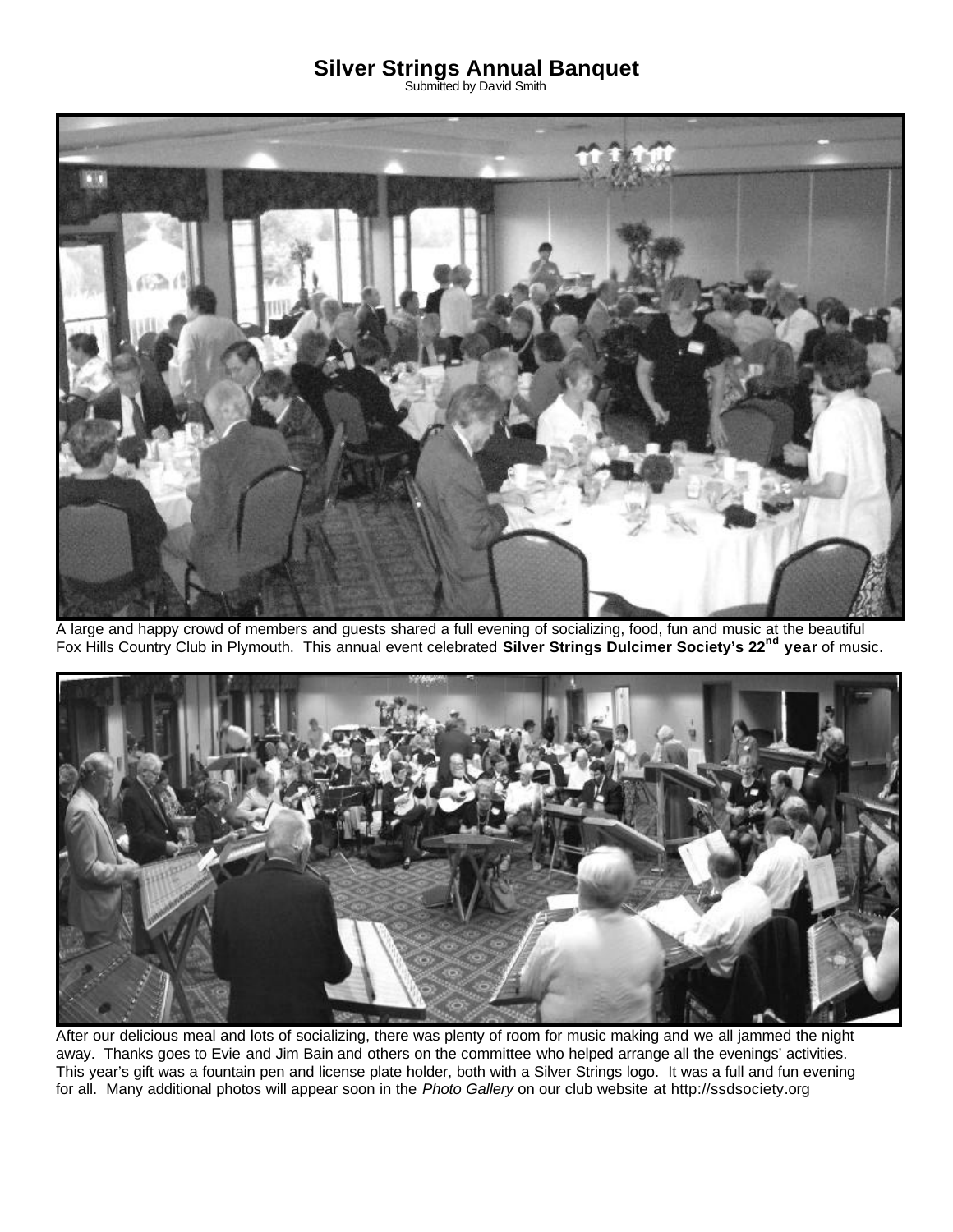On Saturday October 8<sup>th</sup> at Eastern Michigan University's "Family Day" event, 21 Silver Strings members shared their music as a large and enthusiastic audience enjoyed their meals in the casual dining area of McKinney Hall. 14 of the musicians played Hammered Dulcimers, WOW! It was a fun performance and the audience loved us.

McKENNY UNION<br>DINING COMMONS **FIRST FLOOR** 

**Family Day** 2005

> SILVER STRINGS<br>PULCIMER SOCIETY  $1250 - Z \, \text{pm}$



### **The 3rd Annual Midwest UkeFest** by David Smith



14 Silver Strings made the 5 hour trip to the 3<sup>rd</sup> Annual Midwest UkeFest in Indianapolis, Indiana on Oct. 27 – 30. All had an exciting time in a preview get together, with duckpin bowling, intense workshops, vendors, 2 evening concerts, jamming late at night, and lots of socializing. In the above photo, 10 of us gave an enthusiastic performance on Saturday with our rendition of "Bye Bye Love", "The Lion Sleeps Tonight" and "Monster Mash" (our Halloween tune). Our group came home with several new Ukuleles, and heads filled with lots of new tunes and techniques to try. What a fun-filled, inspiring time! So, dust off your Ukulele, start strumming and join us at next year's  $4<sup>th</sup>$  Annual Ukefest on the last weekend in October.